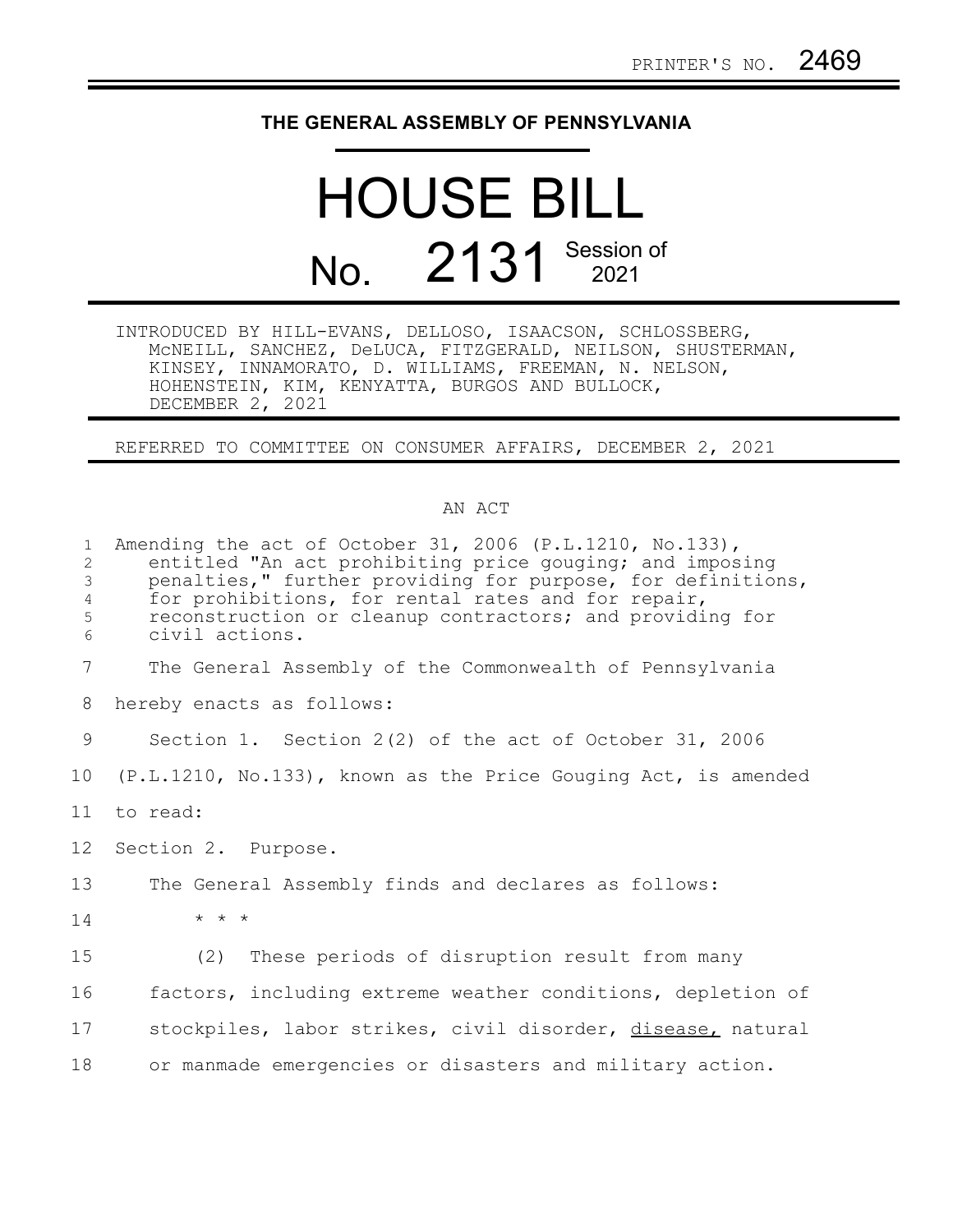| $\mathbf 1$ | $\star$ $\star$ $\star$                                        |
|-------------|----------------------------------------------------------------|
| 2           | Section 2. Section 3 of the act is amended by adding           |
| 3           | definitions to read:                                           |
| 4           | Section 3. Definitions.                                        |
| 5           | The following words and phrases when used in this act shall    |
| 6           | have the meanings given to them in this section unless the     |
| 7           | context clearly indicates otherwise:                           |
| 8           | $\star$ $\star$<br>$\star$                                     |
| 9           | "Proclamation or declaration of disaster emergency." A         |
| 10          | declaration by the Governor of disaster emergency under 35     |
| 11          | Pa.C.S. § 7301(c) (relating to general authority of Governor). |
| 12          | "Rental price." Any of the following:                          |
| 13          | For housing rented within one year prior to the time<br>(1)    |
| 14          | of the proclamation or declaration of disaster emergency, the  |
| 15          | actual amount paid by the tenant.                              |
| 16          | For housing not rented at the time of the<br>(2)               |
| 17          | declaration or proclamation of disaster emergency, but         |
| 18          | instead rented or offered for rent within one year prior to    |
| 19          | the proclamation or declaration of disaster emergency, the     |
| 20          | most recent amount offered before the proclamation or          |
| 21          | declaration of disaster emergency.                             |
| 22          | (3) For housing rented at the time of the proclamation         |
| 23          | or declaration of disaster emergency but which becomes vacant  |
| 24          | while the proclamation or declaration of disaster emergency    |
| 25          | remains in effect and which is subject to an ordinance, rule,  |
| 26          | regulation or initiative measure adopted by the governing      |
| 27          | body of a local government that establishes a maximum amount   |
| 28          | that a landlord may charge a tenant for rent, the actual       |
| 29          | amount paid by the previous tenant or the amount specified in  |
| 30          | paragraph (4), whichever is greater. This amount may be        |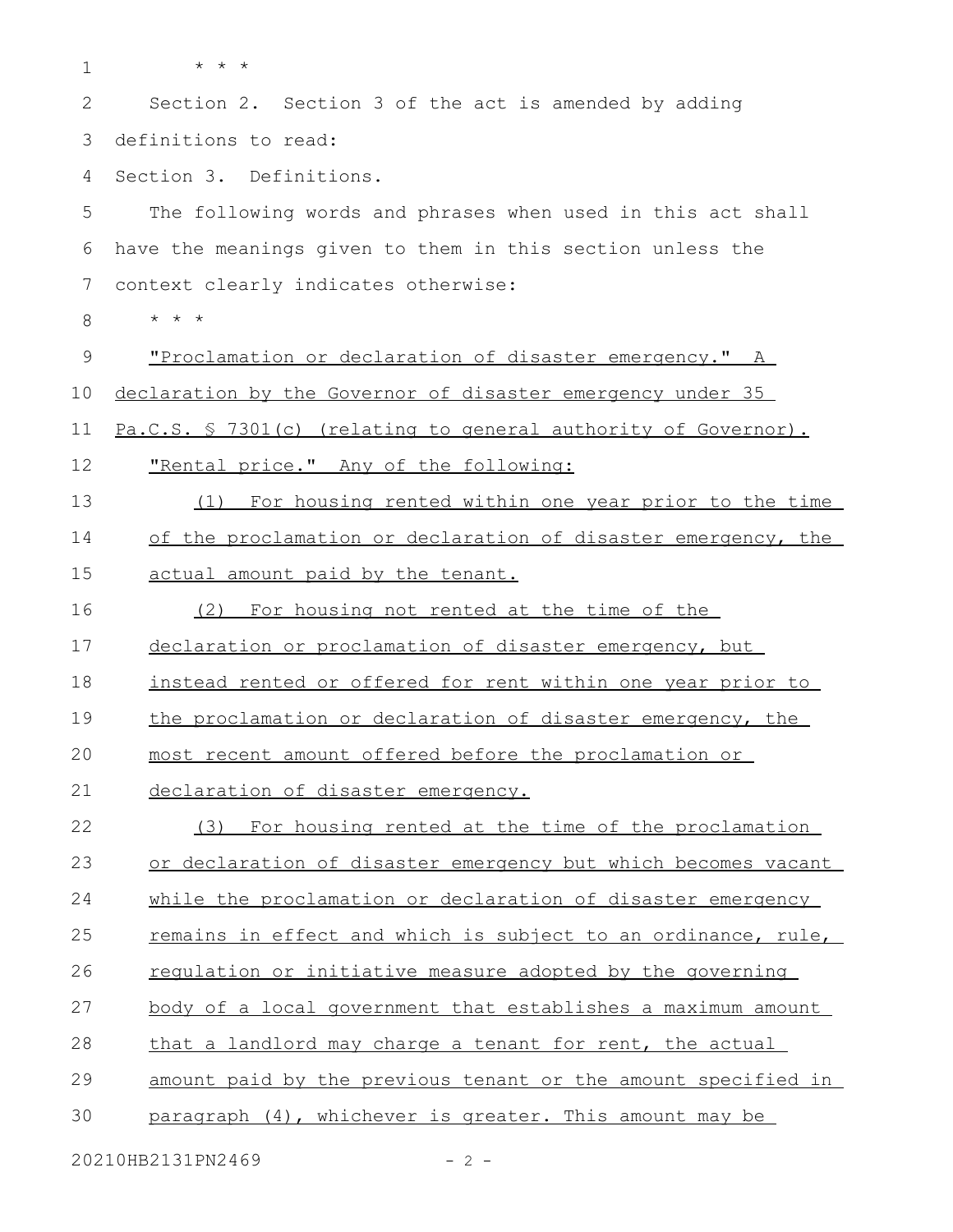| 2<br>offered for rent unfurnished and the housing is now being<br>3<br>4<br>adjusted for any other good or service, including, but not<br>5<br>limited to, gardening or utilities currently or formerly<br>6<br>provided in connection with the lease.<br>7<br>(4) For housing not rented and not offered for rent<br>$\,8\,$<br>$\mathsf 9$<br>10<br>11<br>of Housing and Urban Development. This amount may be<br>12<br>increased by 5% if the housing is offered for rent fully<br>13<br>14<br>15<br>16<br>the lease.<br>17<br>For housing advertised, offered or charged at a<br>(5)<br>18<br>19<br>20<br>21<br>a daily rate.<br>22<br>23<br>time of the proclamation or declaration of disaster<br>24<br>25<br>26<br>27<br>home during the proclamation or declaration of disaster<br>28<br>29<br>last charged for a space in the same mobile home park. For | $\mathbf 1$ | increased by 5% if the housing was previously rented or       |
|-------------------------------------------------------------------------------------------------------------------------------------------------------------------------------------------------------------------------------------------------------------------------------------------------------------------------------------------------------------------------------------------------------------------------------------------------------------------------------------------------------------------------------------------------------------------------------------------------------------------------------------------------------------------------------------------------------------------------------------------------------------------------------------------------------------------------------------------------------------------|-------------|---------------------------------------------------------------|
|                                                                                                                                                                                                                                                                                                                                                                                                                                                                                                                                                                                                                                                                                                                                                                                                                                                                   |             |                                                               |
|                                                                                                                                                                                                                                                                                                                                                                                                                                                                                                                                                                                                                                                                                                                                                                                                                                                                   |             | offered for rent fully furnished. This amount shall not be    |
|                                                                                                                                                                                                                                                                                                                                                                                                                                                                                                                                                                                                                                                                                                                                                                                                                                                                   |             |                                                               |
|                                                                                                                                                                                                                                                                                                                                                                                                                                                                                                                                                                                                                                                                                                                                                                                                                                                                   |             |                                                               |
|                                                                                                                                                                                                                                                                                                                                                                                                                                                                                                                                                                                                                                                                                                                                                                                                                                                                   |             |                                                               |
|                                                                                                                                                                                                                                                                                                                                                                                                                                                                                                                                                                                                                                                                                                                                                                                                                                                                   |             |                                                               |
|                                                                                                                                                                                                                                                                                                                                                                                                                                                                                                                                                                                                                                                                                                                                                                                                                                                                   |             | within one year prior to the proclamation or declaration of   |
|                                                                                                                                                                                                                                                                                                                                                                                                                                                                                                                                                                                                                                                                                                                                                                                                                                                                   |             | disaster emergency, an amount at least equal to 160% of the   |
|                                                                                                                                                                                                                                                                                                                                                                                                                                                                                                                                                                                                                                                                                                                                                                                                                                                                   |             | fair market rent established by the United States Department  |
|                                                                                                                                                                                                                                                                                                                                                                                                                                                                                                                                                                                                                                                                                                                                                                                                                                                                   |             |                                                               |
|                                                                                                                                                                                                                                                                                                                                                                                                                                                                                                                                                                                                                                                                                                                                                                                                                                                                   |             |                                                               |
|                                                                                                                                                                                                                                                                                                                                                                                                                                                                                                                                                                                                                                                                                                                                                                                                                                                                   |             | furnished. This amount shall not be adjusted for any other    |
|                                                                                                                                                                                                                                                                                                                                                                                                                                                                                                                                                                                                                                                                                                                                                                                                                                                                   |             | good or service, including, but not limited to, gardening or  |
|                                                                                                                                                                                                                                                                                                                                                                                                                                                                                                                                                                                                                                                                                                                                                                                                                                                                   |             | utilities currently or formerly provided in connection with   |
|                                                                                                                                                                                                                                                                                                                                                                                                                                                                                                                                                                                                                                                                                                                                                                                                                                                                   |             |                                                               |
|                                                                                                                                                                                                                                                                                                                                                                                                                                                                                                                                                                                                                                                                                                                                                                                                                                                                   |             |                                                               |
|                                                                                                                                                                                                                                                                                                                                                                                                                                                                                                                                                                                                                                                                                                                                                                                                                                                                   |             | daily rate at the time of the declaration or proclamation of  |
|                                                                                                                                                                                                                                                                                                                                                                                                                                                                                                                                                                                                                                                                                                                                                                                                                                                                   |             | disaster emergency, the amount described in paragraph (1) if  |
|                                                                                                                                                                                                                                                                                                                                                                                                                                                                                                                                                                                                                                                                                                                                                                                                                                                                   |             | the housing continues to be advertised, offered or charged at |
|                                                                                                                                                                                                                                                                                                                                                                                                                                                                                                                                                                                                                                                                                                                                                                                                                                                                   |             |                                                               |
|                                                                                                                                                                                                                                                                                                                                                                                                                                                                                                                                                                                                                                                                                                                                                                                                                                                                   |             | (6) For mobile homes rented to existing tenants at the        |
|                                                                                                                                                                                                                                                                                                                                                                                                                                                                                                                                                                                                                                                                                                                                                                                                                                                                   |             |                                                               |
|                                                                                                                                                                                                                                                                                                                                                                                                                                                                                                                                                                                                                                                                                                                                                                                                                                                                   |             | emergency and subject to a local rent control ordinance, the  |
|                                                                                                                                                                                                                                                                                                                                                                                                                                                                                                                                                                                                                                                                                                                                                                                                                                                                   |             | amount authorized under the local rent control ordinance. For |
|                                                                                                                                                                                                                                                                                                                                                                                                                                                                                                                                                                                                                                                                                                                                                                                                                                                                   |             | new tenants who enter into a rental agreement for a mobile    |
|                                                                                                                                                                                                                                                                                                                                                                                                                                                                                                                                                                                                                                                                                                                                                                                                                                                                   |             |                                                               |
|                                                                                                                                                                                                                                                                                                                                                                                                                                                                                                                                                                                                                                                                                                                                                                                                                                                                   |             | emergency that is subject to rent control, the amount of rent |
|                                                                                                                                                                                                                                                                                                                                                                                                                                                                                                                                                                                                                                                                                                                                                                                                                                                                   |             |                                                               |
| 30                                                                                                                                                                                                                                                                                                                                                                                                                                                                                                                                                                                                                                                                                                                                                                                                                                                                |             | mobile homes not subject to a local rent control ordinance    |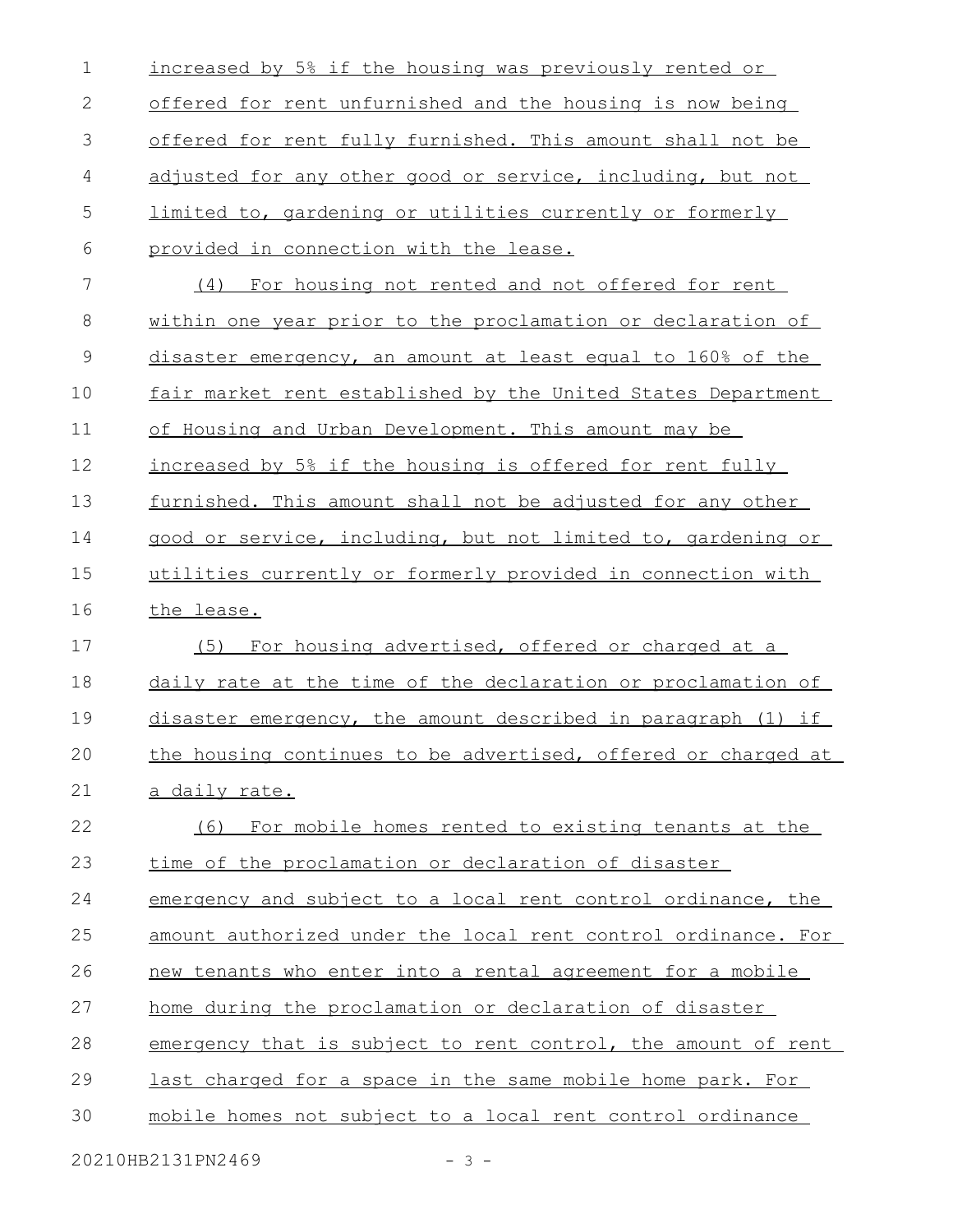| $\mathbf 1$ | and not rented at the time of the proclamation or declaration      |
|-------------|--------------------------------------------------------------------|
| 2           | of disaster emergency, the amount of rent last charged for         |
| 3           | the mobile home.                                                   |
| 4           | $\star$ $\star$ $\star$                                            |
| 5           | Section 3. Section $4(a)$ and (b) of the act are amended and       |
| 6           | the section is amended by adding subsections to read:              |
| 7           | Section 4. Price gouging prohibited.                               |
| 8           | Prohibition.--During and within 30 days of the<br>(a)              |
| 9           | termination of a state of disaster emergency declared by the       |
| 10          | President of the United States under the provisions of the         |
| 11          | National Emergencies Act (Public Law 94-412, 90 Stat. 1255), or    |
| 12          | the Governor pursuant to the provisions of 35 Pa.C.S. § 7301(c)    |
| 13          | (relating to general authority of Governor), it shall be a         |
| 14          | violation of this act for any party within the chain of            |
| 15          | distribution of consumer goods or services or both to sell or      |
| 16          | offer to sell the goods or services within the geographic region   |
| 17          | that is the subject of the declared emergency for an amount        |
| 18          | which represents an unconscionably excessive price.                |
| 19          | (a.1) Rental rates.--                                              |
| 20          | (1) During and within 30 days of the termination of a              |
| 21          | proclamation or declaration of disaster emergency or during        |
| 22          | <u>any period of extension of a proclamation or declaration of</u> |
| 23          | disaster emergency declared by the President of the United         |
| 24          | States or the Governor, it shall be a violation of this act        |
| 25          | for an individual, business or other entity to increase a          |
| 26          | rental price advertised, offered or charged for housing to an      |
| 27          | existing or prospective tenant for an amount which represents      |
| 28          | an unconscionably excessive price.                                 |
|             |                                                                    |

(2) An unconscionably excessive rental price increase shall not be a violation of this act if the individual, 29 30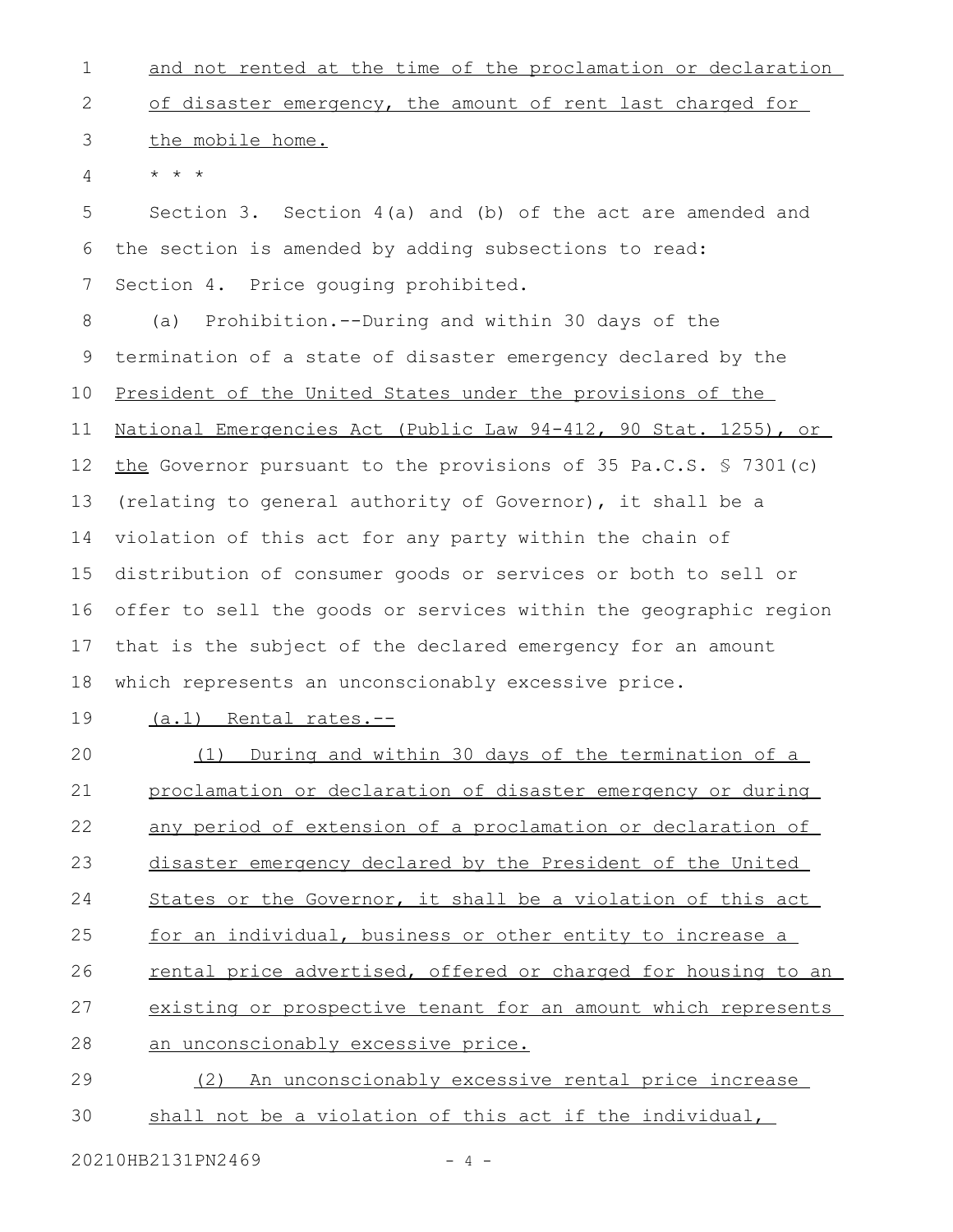| $\mathbf 1$  | business or entity shows that the increase is directly             |
|--------------|--------------------------------------------------------------------|
| $\mathbf{2}$ | attributable to additional costs for repairs or additions          |
| 3            | beyond normal maintenance that were amortized over the rental      |
| 4            | term that caused the rent to be increased or that an increase      |
| 5            | was contractually agreed to by the tenant prior to the             |
| 6            | proclamation or declaration of disaster emergency.                 |
| 7            | (3) It shall not be a defense to prosecution under this            |
| 8            | subsection that an unconscionable excessive rental price           |
| 9            | increase was based on the length of the rental term, the           |
| 10           | inclusion of additional goods or services or that the rent         |
| 11           | was offered by, or paid by, an insurance company or other          |
| 12           | third party on behalf of a tenant.                                 |
| 13           | This subsection shall not be construed to authorize<br>(4)         |
| 14           | a landlord to charge a price greater than the amount               |
| 15           | authorized by a local rent control ordinance.                      |
| 16           | (a.2) Repair, reconstruction or cleanup contractors.--             |
| 17           | During and within 30 days of the termination of a<br>(1)           |
| 18           | proclamation or declaration of disaster emergency or during        |
| 19           | <u>any period of extension of a proclamation or declaration of</u> |
| 20           | disaster emergency declared by the President of the United         |
| 21           | States or the Governor, and for a period of 180 days               |
| 22           | following a proclamation or declaration of disaster                |
| 23           | emergency, it shall be a violation of this act for a               |
| 24           | contractor to sell or offer to sell any repair or                  |
| 25           | reconstruction services or any services used in emergency          |
| 26           | cleanup for a price of more than 10% above the price charged       |
| 27           | by that contractor for those services immediately prior to         |
| 28           | the proclamation or declaration of disaster emergency.             |
| 29           | (2) A price increase greater than 10% is not a violation           |
| 30           | of this act if a contractor shows that:                            |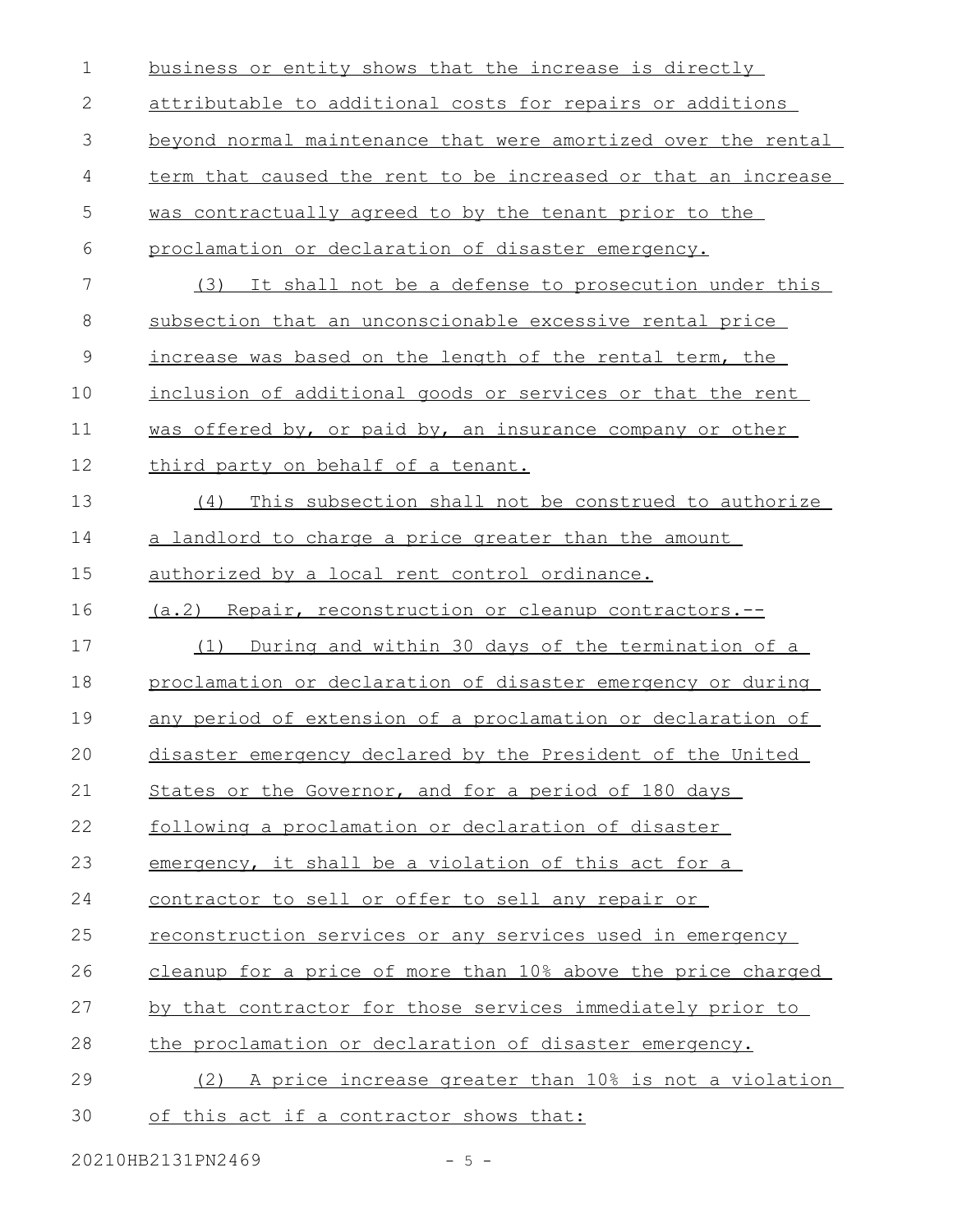| 1            | the increase in price was directly attributable<br>(i)          |
|--------------|-----------------------------------------------------------------|
| $\mathbf{2}$ | to additional costs imposed on them by a supplier of the        |
| 3            | goods or directly attributable to additional costs for          |
| 4            | labor or materials used to provide the services during          |
| 5            | the proclamation or declaration of disaster emergency;          |
| 6            | and                                                             |
| 7            | (ii) the price represents no more than 10% greater              |
| 8            | than the total cost to the contractor plus the markup           |
| $\mathsf 9$  | <u>customarily applied by the contractor for that good or</u>   |
| 10           | service in the usual course of business immediately prior       |
| 11           | to the onset of the proclamation or declaration of              |
| 12           | disaster emergency.                                             |
| 13           | Evidence of unconscionably excessive price.--It is prima<br>(b) |
| 14           | facie evidence that a price is unconscionably excessive if,     |
| 15           | during and within 30 days of the termination of a [state]       |
| 16           | proclamation or declaration of disaster emergency, parties      |
| 17           | within the chain of distribution charge a price that exceeds an |
| 18           | amount equal to or in excess of [20%] 10% of the average price  |
| 19           | at which the same or similar consumer goods or services were    |
|              | 20 obtainable in the affected area during the last seven days   |
| 21           | immediately prior to the [declared state of] proclamation or    |
| 22           | declaration of disaster emergency.                              |
| 23           | $\star$ $\star$ $\star$                                         |
| 24           | Section 4. The act is amended by adding a section to read:      |
| 25           | Section 5.1. Civil actions.                                     |
| 26           | In addition to the authority granted to the Attorney General    |
| 27           | in section 5(a), private citizens and district attorneys shall  |
| 28           | have the right to initiate a civil action against a violator of |
| 29           | this act to seek other relief beyond any penalty levied by the  |
| 30           | Attorney General, including injunctive relief, restitution and  |
|              | 20210HB2131PN2469<br>$-6-$                                      |